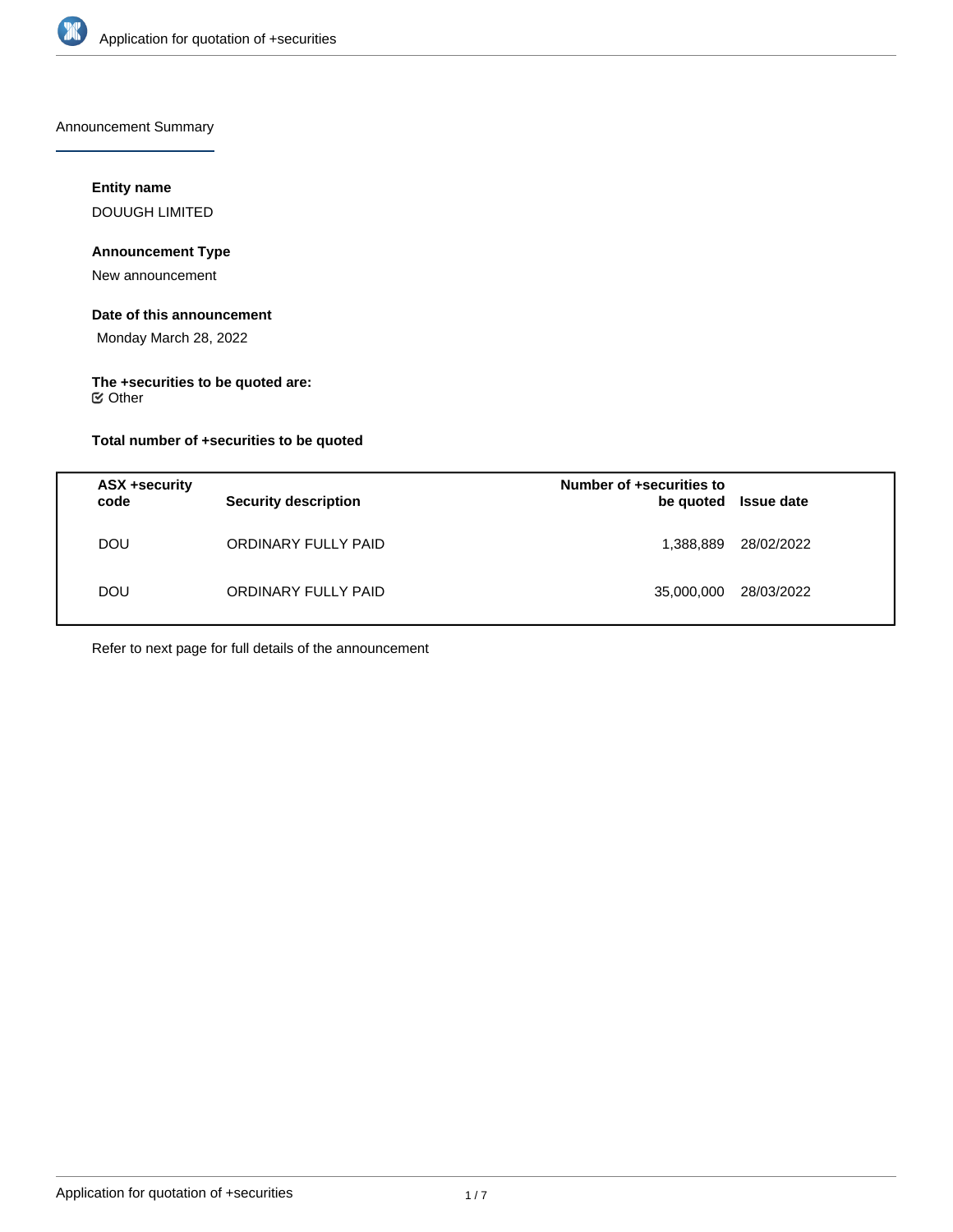

Part 1 - Entity and announcement details

## **1.1 Name of entity**

DOUUGH LIMITED

We (the entity named above) apply for +quotation of the following +securities and agree to the matters set out in Appendix 2A of the ASX Listing Rules.

**1.2 Registered number type** ABN

**Registration number** 41108042593

**1.3 ASX issuer code** DOU

**1.4 The announcement is**

New announcement

## **1.5 Date of this announcement**

28/3/2022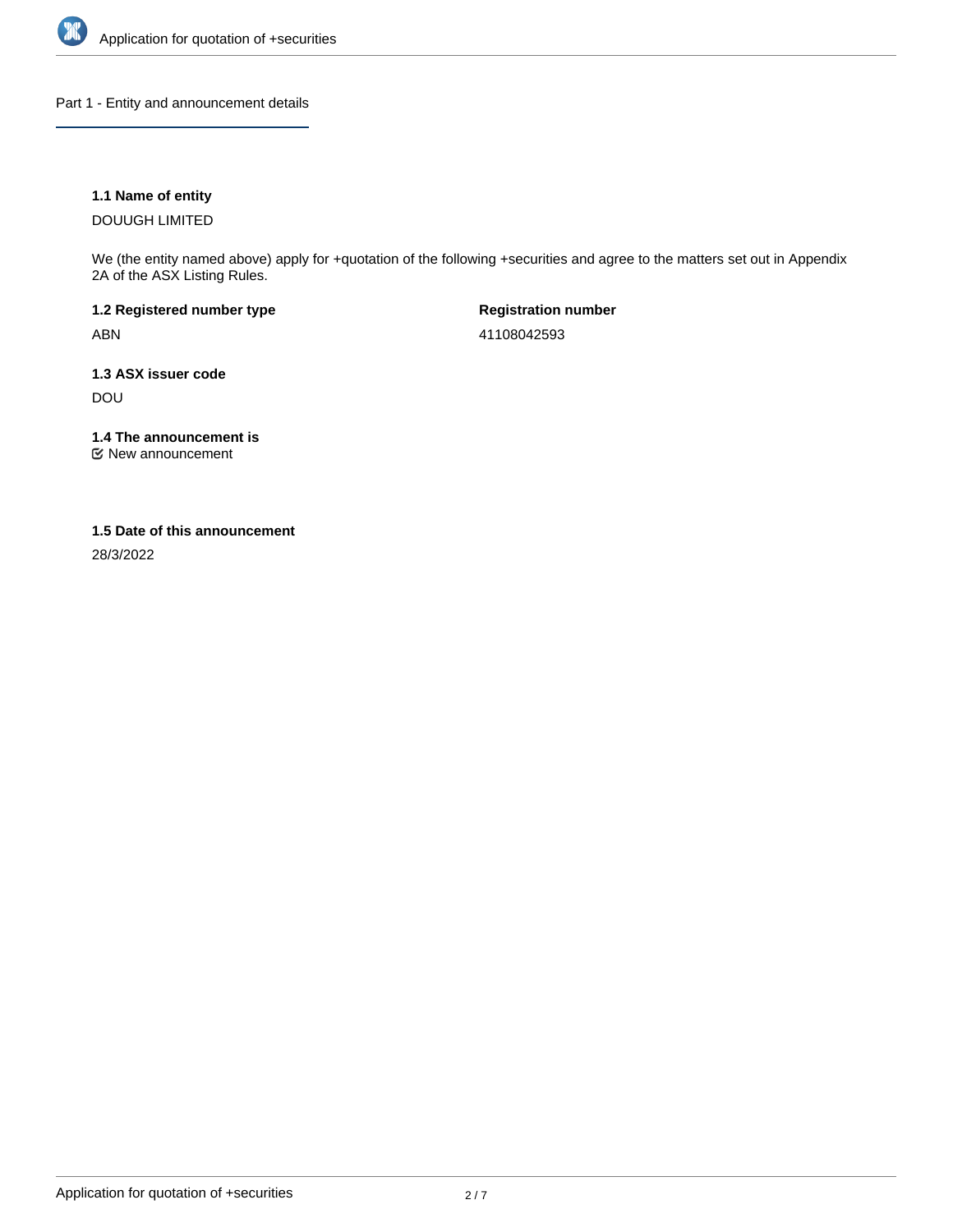

# Part 2 - Type of Issue

**2.1 The +securities to be quoted are:**

Other

- **2.2 The +securities to be quoted are:**
- Additional +securities in a class that is already quoted on ASX ("existing class")

**2.3c Have these +securities been offered under a +disclosure document or +PDS?** No

**2.3d Please provide any further information needed to understand the circumstances in which you are applying to have these +securities quoted on ASX, including why the issue of the +securities has not been previously announced to the market in an Appendix 3B**

Agreement to issue establishment fee shares and security shares as announced on 28 March 2022.

**2.4 Any on-sale of the +securities to be quoted within 12 months of their date of issue will comply with the secondary sale provisions in sections 707(3) and 1012C(6) of the Corporations Act by virtue of:** The publication of a cleansing notice under section 708A(5), 708AA(2)(f), 1012DA(5) or 1012DAA(2)(f)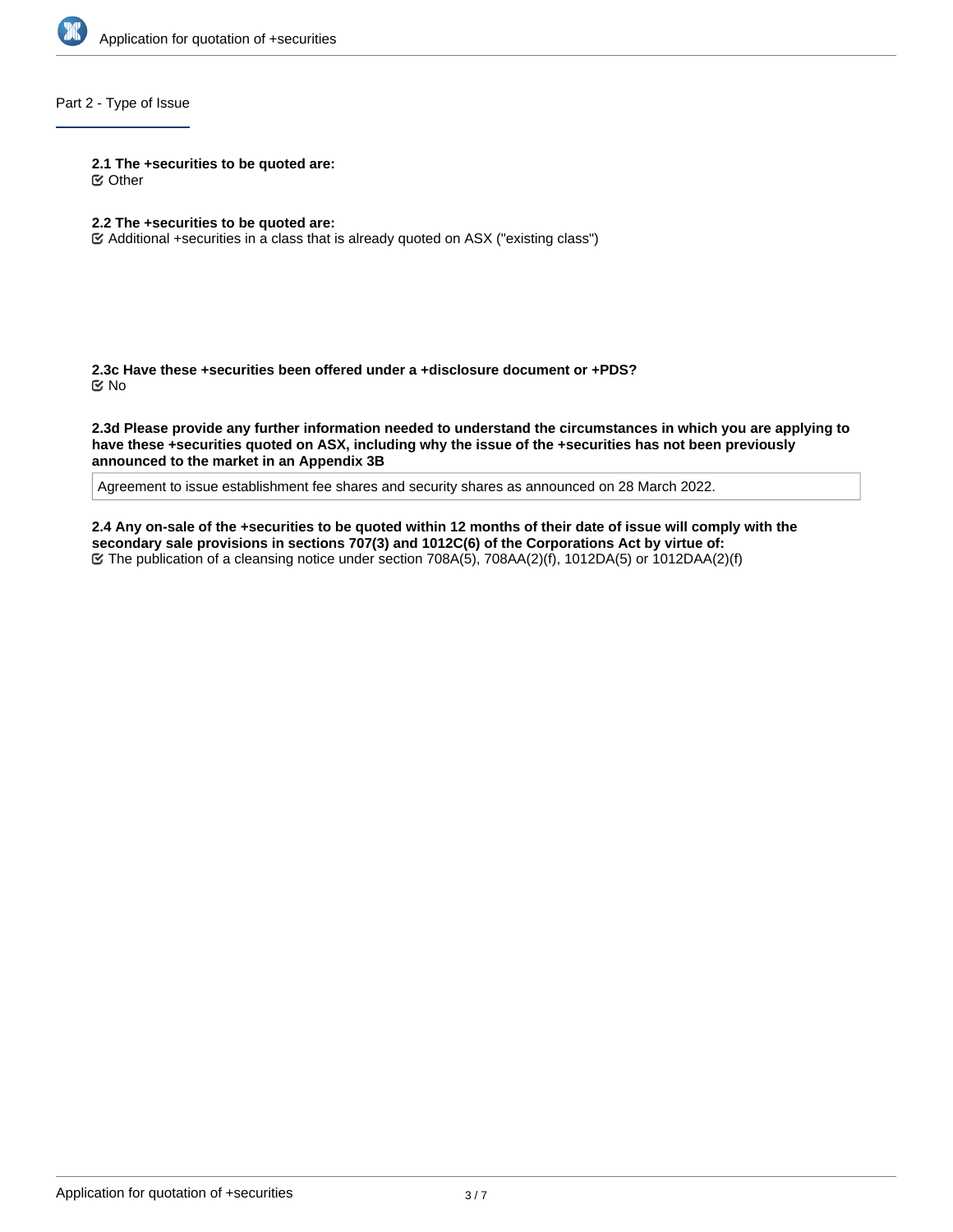

Part 3B - number and type of +securities to be quoted (existing class) where issue has not previously been notified to ASX in an

Appendix 3B

### **Additional +securities to be quoted in an existing class**

**ASX +security code and description** DOU : ORDINARY FULLY PAID

## **Issue date**

28/2/2022

**Will the +securities to be quoted rank equally in all respects from their issue date with the existing issued +securities in that class?** Yes

Issue details

#### **Number of +securities to be quoted**

1,388,889

**Are the +securities being issued for a cash consideration?** No

#### **Please describe the consideration being provided for the +securities**

Shares issued in lieu of fees for the establishment of an equity financing facility.

## **Please provide an estimate (in AUD) of the value of the consideration being provided per +security for the +securities to be quoted**

0.036000

#### **Any other information the entity wishes to provide about the +securities to be quoted**

## **The purpose(s) for which the entity is issuing the securities**

To pay for services rendered

#### **Please provide additional details**

Shares issued in lieu of fees for the establishment of an equity financing facility.

## **Additional +securities to be quoted in an existing class**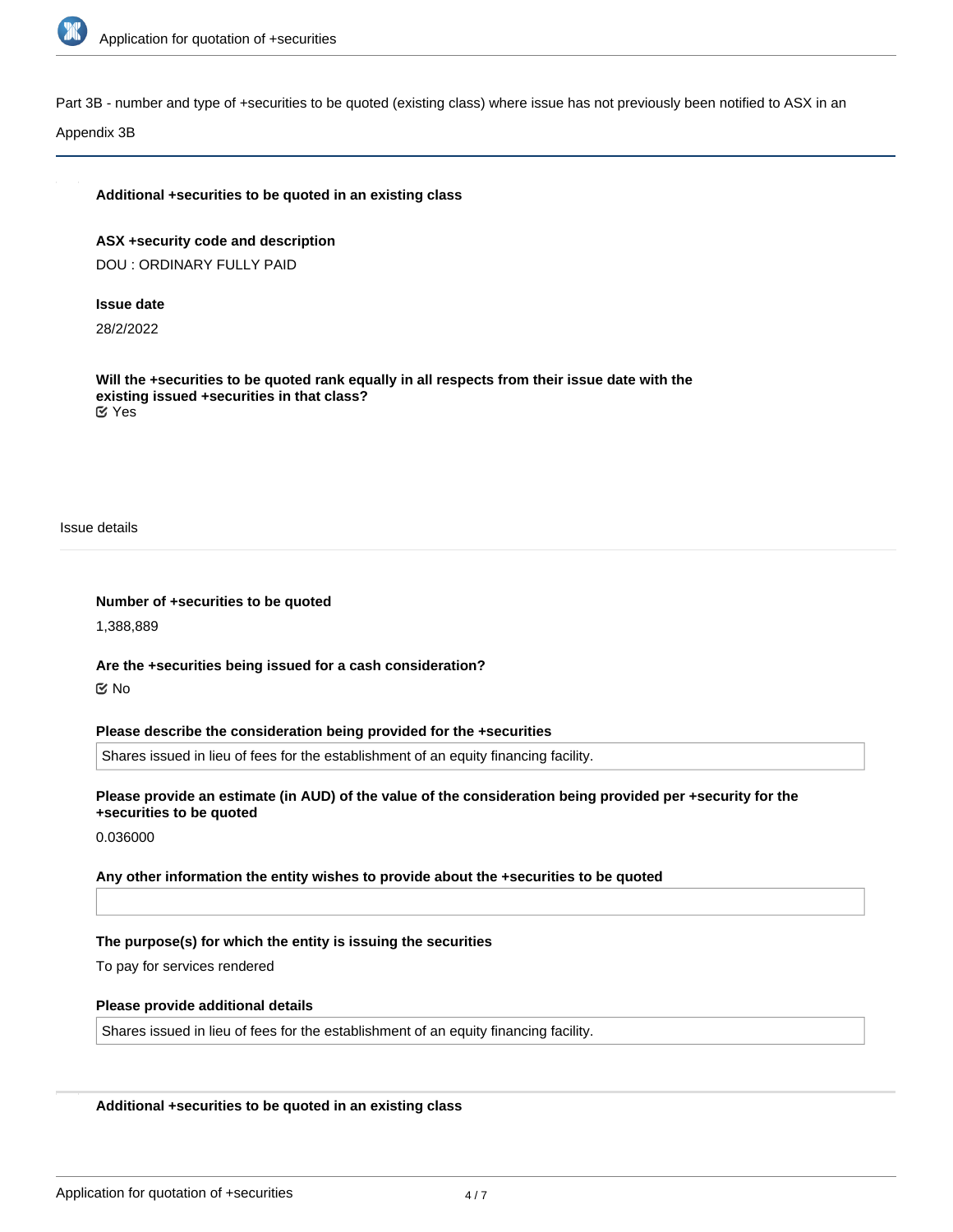

## **ASX +security code and description**

DOU : ORDINARY FULLY PAID

## **Issue date**

28/3/2022

**Will the +securities to be quoted rank equally in all respects from their issue date with the existing issued +securities in that class?** Yes

Issue details

**Number of +securities to be quoted**

35,000,000

**Are the +securities being issued for a cash consideration?**

No

**Please describe the consideration being provided for the +securities**

nil

**Please provide an estimate (in AUD) of the value of the consideration being provided per +security for the +securities to be quoted**

0.036000

**Any other information the entity wishes to provide about the +securities to be quoted**

**The purpose(s) for which the entity is issuing the securities**

**Other** 

**Please provide additional details**

Security for the operation of an equity financing facility.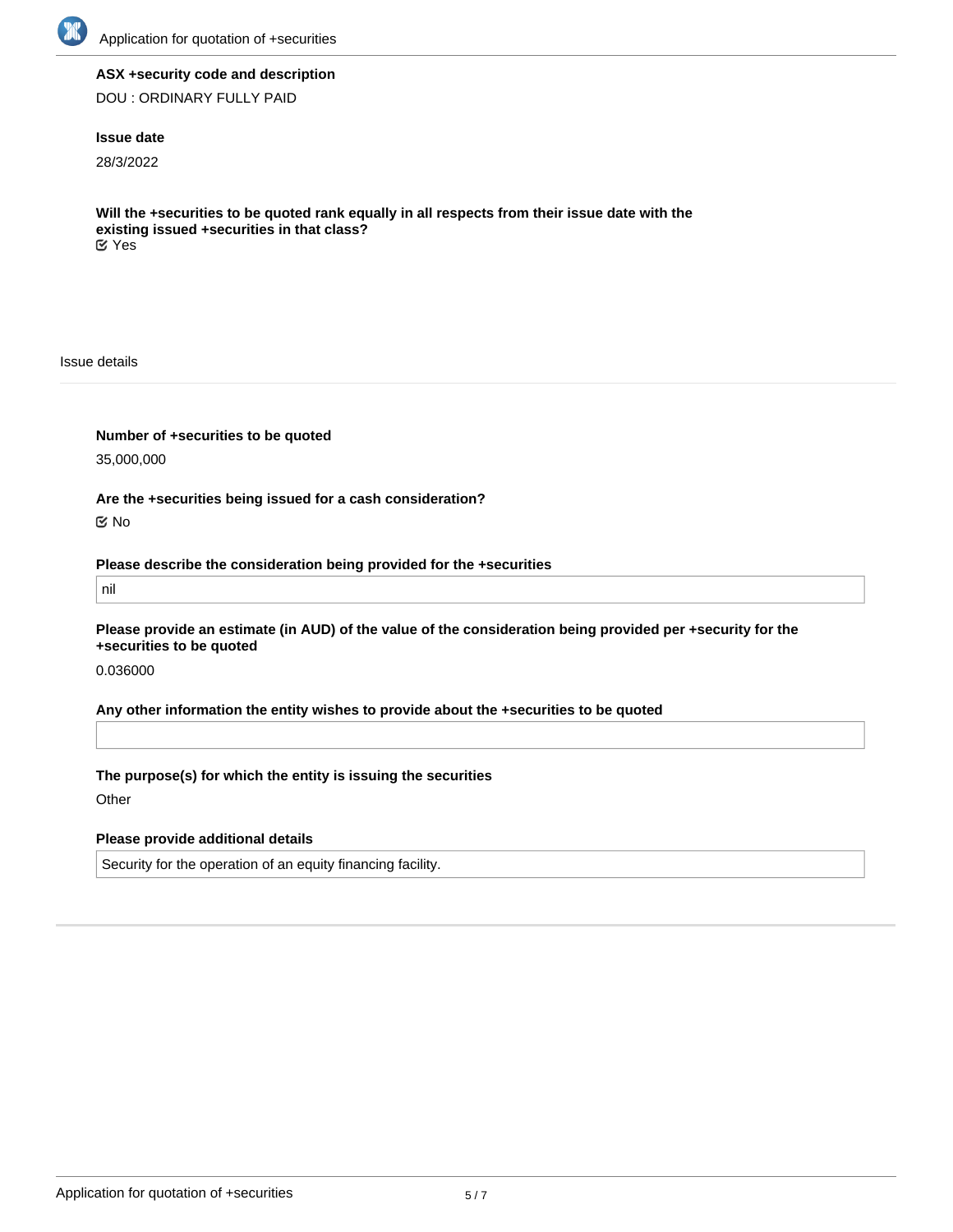

Part 4 - Issued capital following quotation

**comprise:**

**(A discrepancy in these figures compared to your own may be due to a matter of timing if there is more than one application for quotation/issuance currently with ASX for processing.)**

**4.1 Quoted +securities (total number of each +class of +securities quoted on ASX following the +quotation of the +securities subject of this application)**

| ASX +security code and description | <b>Total number of</b><br>+securities on issue |
|------------------------------------|------------------------------------------------|
| DOU : ORDINARY FULLY PAID          | 592,790,650                                    |

**4.2 Unquoted +securities (total number of each +class of +securities issued but not quoted on ASX)**

| ASX +security code and description                     | Total number of<br>+securities on issue |
|--------------------------------------------------------|-----------------------------------------|
| DOUAH: OPTION EXPIRING VARIOUS DATES EX VARIOUS PRICES | 14,620,513                              |
| DOUAB: ORDINARY FULLY PAID RESTRICTED                  | 248,165,930                             |
| DOUAC: OPTION EXPIRING 31-JUL-2024 RESTRICTED          | 30,000,000                              |
| DOUAD: OPTION EXPIRING 31-AUG-2024 RESTRICTED          | 54,286,369                              |
| DOUAE : PERFORMANCE SHARES RESTRICTED                  | 6,904,543                               |
| DOUAF : PERFORMANCE SHARES RESTRICTED                  | 18,095,457                              |
| DOUAG: CONSIDERATION OPTIONS                           | 19,481,509                              |
| DOUAL: PERFORMANCE RIGHTS                              | 12,300,000                              |